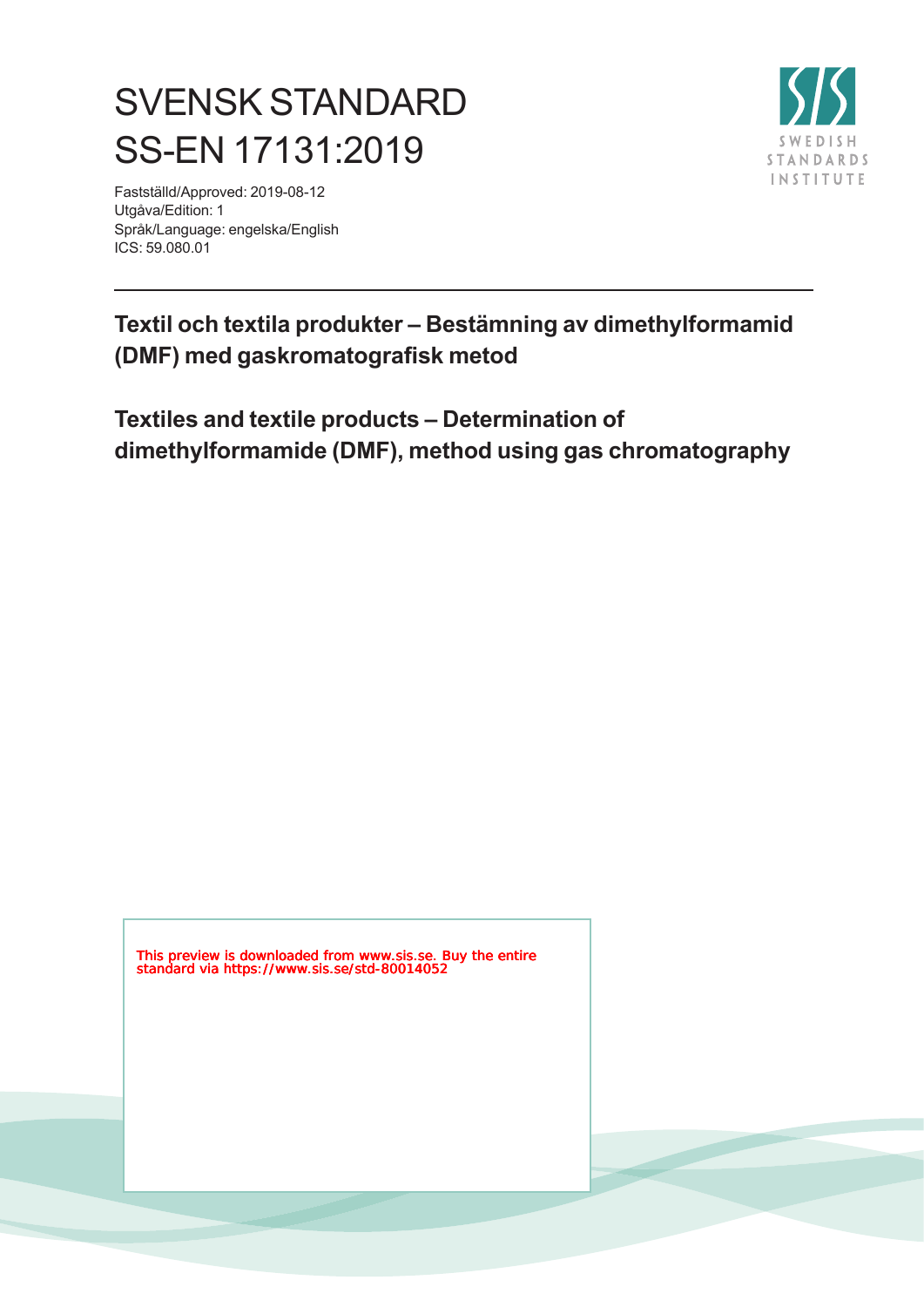# Standarder får världen att fungera

*SIS (Swedish Standards Institute) är en fristående ideell förening med medlemmar från både privat och offentlig sektor. Vi är en del av det europeiska och globala nätverk som utarbetar internationella standarder. Standarder är dokumenterad kunskap utvecklad av framstående aktörer inom industri, näringsliv och samhälle och befrämjar handel över gränser, bidrar till att processer och produkter blir säkrare samt effektiviserar din verksamhet.* 

### **Delta och påverka**

Som medlem i SIS har du möjlighet att påverka framtida standarder inom ditt område på nationell, europeisk och global nivå. Du får samtidigt tillgång till tidig information om utvecklingen inom din bransch.

### **Ta del av det färdiga arbetet**

Vi erbjuder våra kunder allt som rör standarder och deras tillämpning. Hos oss kan du köpa alla publikationer du behöver – allt från enskilda standarder, tekniska rapporter och standardpaket till handböcker och onlinetjänster. Genom vår webbtjänst e-nav får du tillgång till ett lättnavigerat bibliotek där alla standarder som är aktuella för ditt företag finns tillgängliga. Standarder och handböcker är källor till kunskap. Vi säljer dem.

### **Utveckla din kompetens och lyckas bättre i ditt arbete**

Hos SIS kan du gå öppna eller företagsinterna utbildningar kring innehåll och tillämpning av standarder. Genom vår närhet till den internationella utvecklingen och ISO får du rätt kunskap i rätt tid, direkt från källan. Med vår kunskap om standarders möjligheter hjälper vi våra kunder att skapa verklig nytta och lönsamhet i sina verksamheter.

**Vill du veta mer om SIS eller hur standarder kan effektivisera din verksamhet är du välkommen in på www.sis.se eller ta kontakt med oss på tel 08-555 523 00.**

# Standards make the world go round

*SIS (Swedish Standards Institute) is an independent non-profit organisation with members from both the private and public sectors. We are part of the European and global network that draws up international standards. Standards consist of documented knowledge developed by prominent actors within the industry, business world and society. They promote cross-border trade, they help to make processes and products safer and they streamline your organisation.*

### **Take part and have influence**

As a member of SIS you will have the possibility to participate in standardization activities on national, European and global level. The membership in SIS will give you the opportunity to influence future standards and gain access to early stage information about developments within your field.

### **Get to know the finished work**

We offer our customers everything in connection with standards and their application. You can purchase all the publications you need from us - everything from individual standards, technical reports and standard packages through to manuals and online services. Our web service e-nav gives you access to an easy-to-navigate library where all standards that are relevant to your company are available. Standards and manuals are sources of knowledge. We sell them.

### **Increase understanding and improve perception**

With SIS you can undergo either shared or in-house training in the content and application of standards. Thanks to our proximity to international development and ISO you receive the right knowledge at the right time, direct from the source. With our knowledge about the potential of standards, we assist our customers in creating tangible benefit and profitability in their organisations.

**If you want to know more about SIS, or how standards can streamline your organisation, please visit www.sis.se or contact us on phone +46 (0)8-555 523 00**



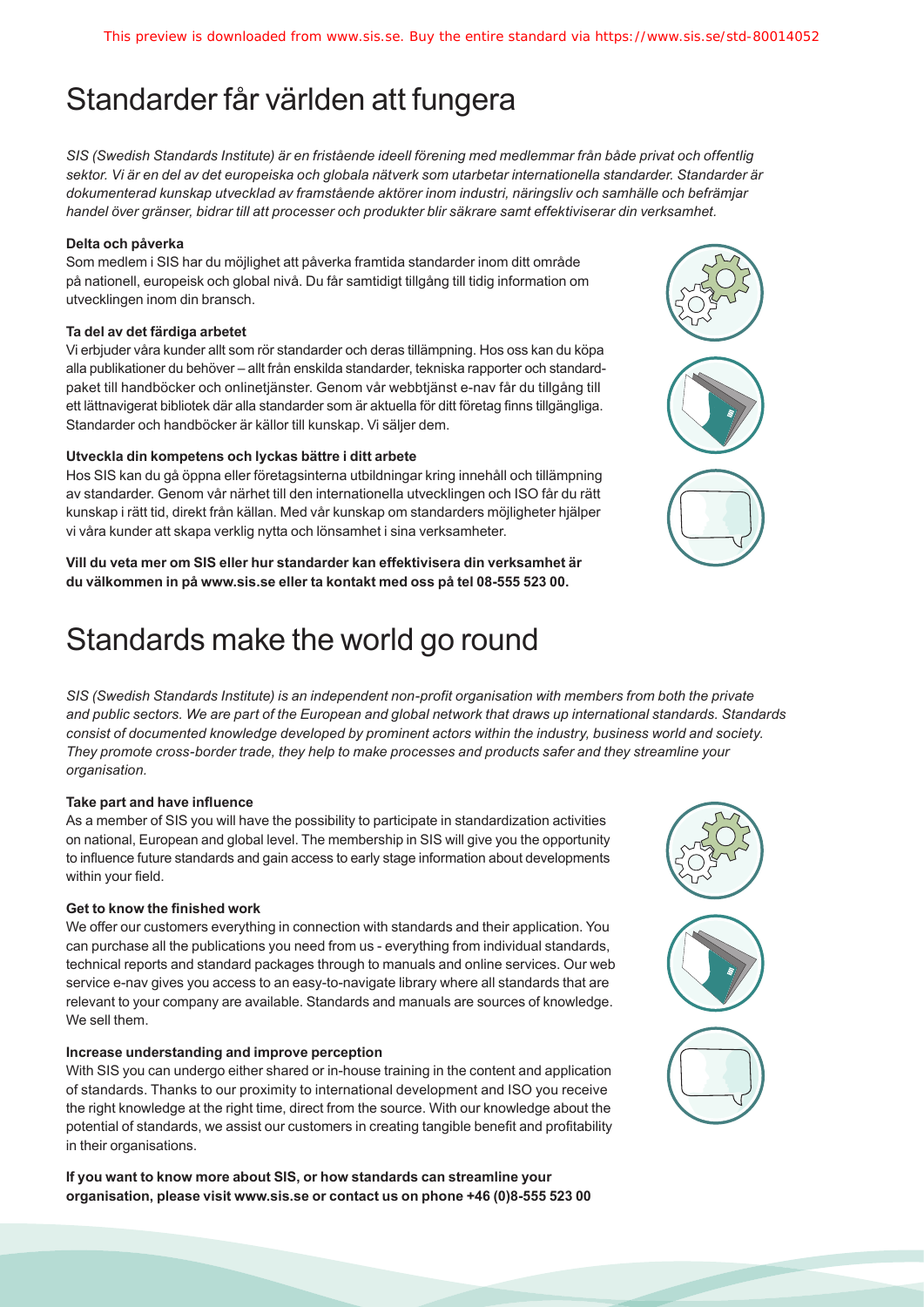Europastandarden EN 17131:2019 gäller som svensk standard. Detta dokument innehåller den officiella engelska versionen av EN 17131:2019.

The European Standard EN 17131:2019 has the status of a Swedish Standard. This document contains the official version of EN 17131:2019.

© Copyright / Upphovsrätten till denna produkt tillhör SIS, Swedish Standards Institute, Stockholm, Sverige. Användningen av denna produkt regleras av slutanvändarlicensen som återfinns i denna produkt, se standardens sista sidor.

© Copyright SIS, Swedish Standards Institute, Stockholm, Sweden. All rights reserved. The use of this product is governed by the end-user licence for this product. You will find the licence in the end of this document.

*Upplysningar om sakinnehållet i standarden lämnas av SIS, Swedish Standards Institute, telefon 08-555 520 00. Standarder kan beställas hos SIS som även lämnar allmänna upplysningar om svensk och utländsk standard.*

*Information about the content of the standard is available from the Swedish Standards Institute (SIS), telephone +46 8 555 520 00. Standards may be ordered from SIS, who can also provide general information about Swedish and foreign standards.*

Denna standard är framtagen av kommittén för Kemi, SIS/TK 160/AG 06.

Har du synpunkter på innehållet i den här standarden, vill du delta i ett kommande revideringsarbete eller vara med och ta fram andra standarder inom området? Gå in på www.sis.se - där hittar du mer information.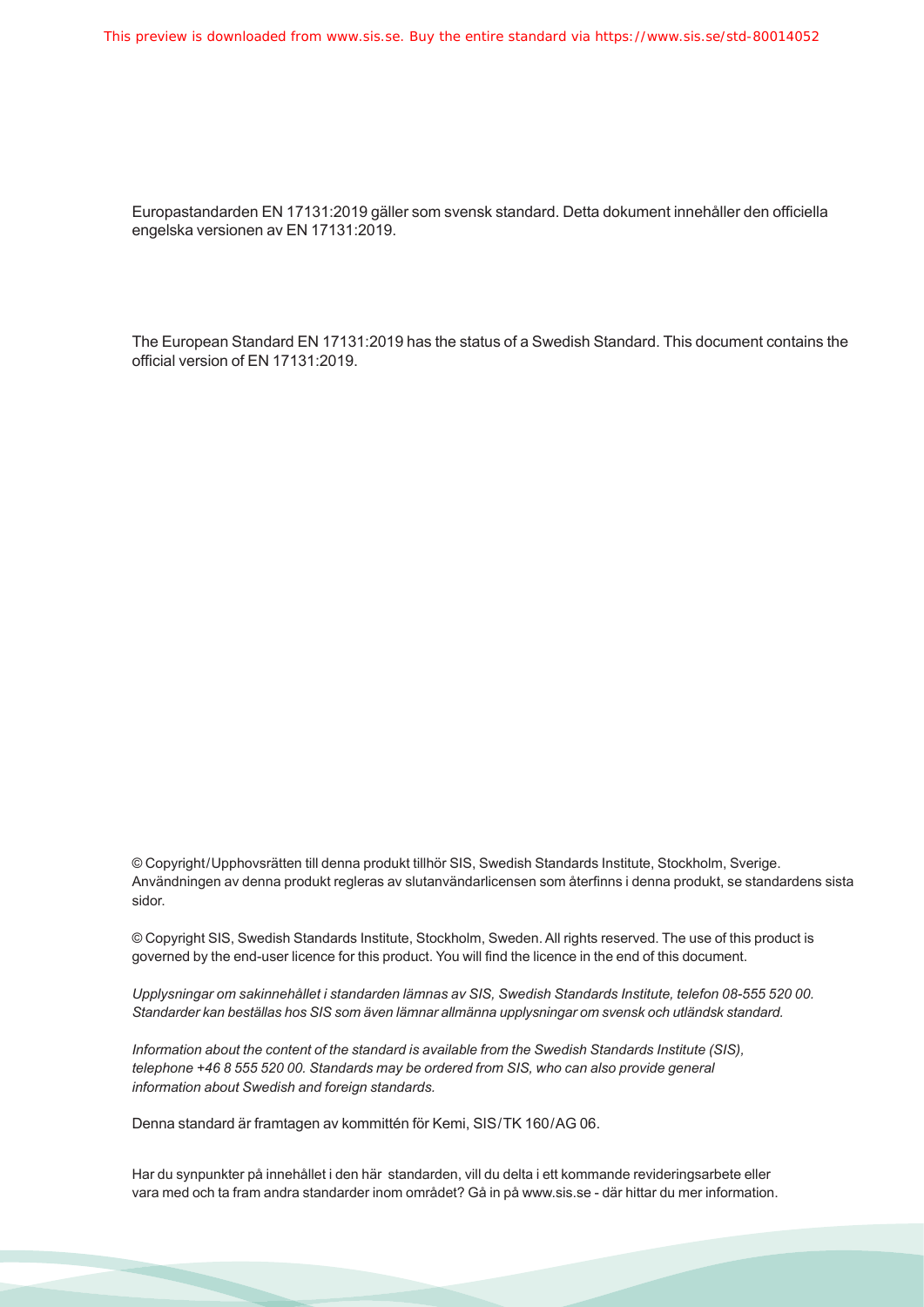This preview is downloaded from www.sis.se. Buy the entire standard via https://www.sis.se/std-80014052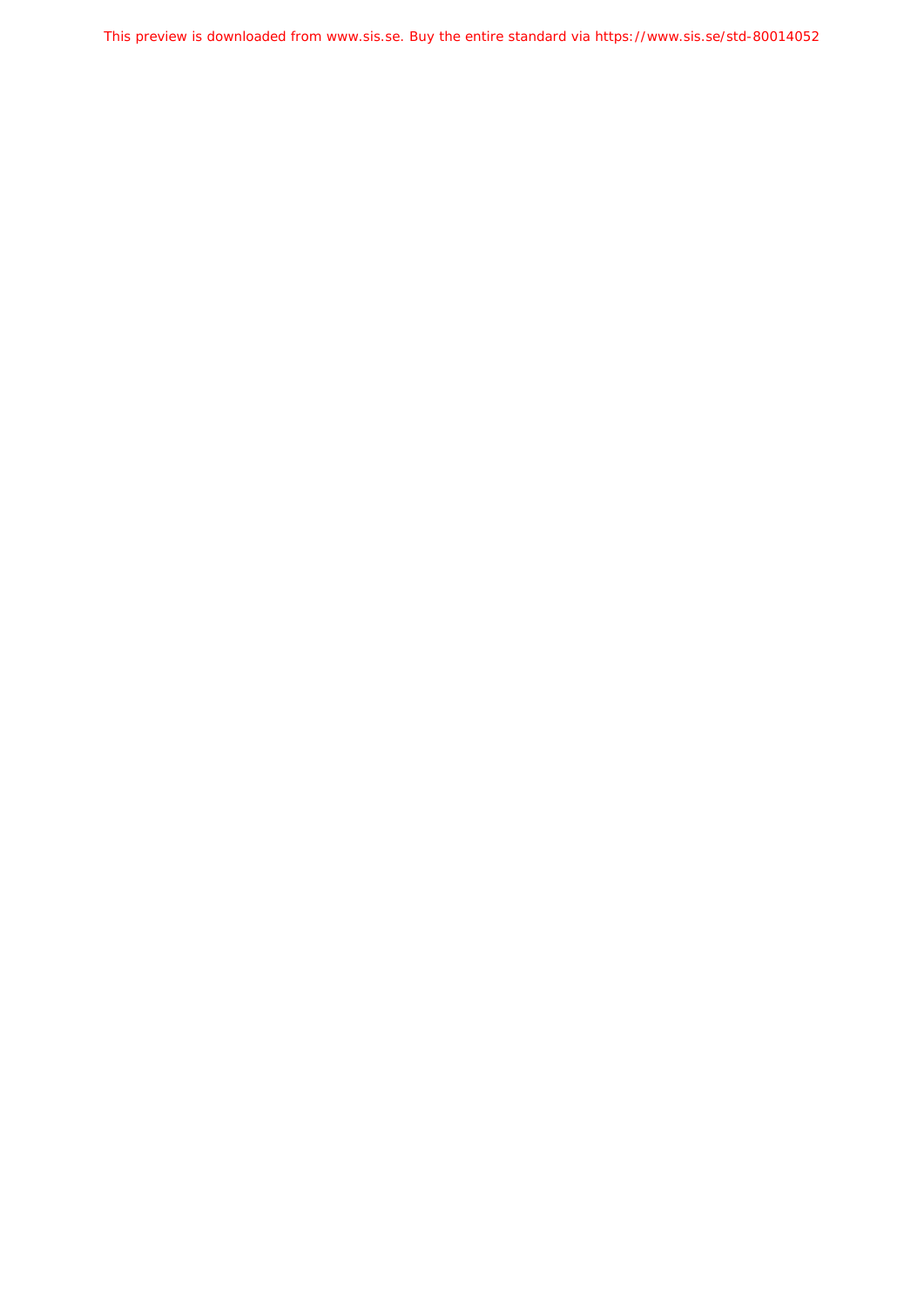# EUROPEAN STANDARD NORME EUROPÉENNE EUROPÄISCHE NORM

# **EN 17131**

July 2019

ICS 59.080.01

English Version

## Textiles and textile products - Determination of dimethylformamide (DMF), method using gas chromatography

Textiles et produits textiles - Détermination du diméthylformamide (DMF), méthode par chromatographie en phase gazeuse

 Textilien und textile Erzeugnisse - Kritische Stoffe, die in Bestandteilen von Materialien textiler Erzeugnisse vorhanden sein können - Bestimmung von Dimethlyformamid (DMF), gaschromatographisches Verfahren

This European Standard was approved by CEN on 26 May 2019.

CEN members are bound to comply with the CEN/CENELEC Internal Regulations which stipulate the conditions for giving this European Standard the status of a national standard without any alteration. Up-to-date lists and bibliographical references concerning such national standards may be obtained on application to the CEN-CENELEC Management Centre or to any CEN member.

This European Standard exists in three official versions (English, French, German). A version in any other language made by translation under the responsibility of a CEN member into its own language and notified to the CEN-CENELEC Management Centre has the same status as the official versions.

CEN members are the national standards bodies of Austria, Belgium, Bulgaria, Croatia, Cyprus, Czech Republic, Denmark, Estonia, Finland, France, Germany, Greece, Hungary, Iceland, Ireland, Italy, Latvia, Lithuania, Luxembourg, Malta, Netherlands, Norway, Poland, Portugal, Republic of North Macedonia, Romania, Serbia, Slovakia, Slovenia, Spain, Sweden, Switzerland, Turkey and United Kingdom.



EUROPEAN COMMITTEE FOR STANDARDIZATION COMITÉ EUROPÉEN DE NORMALISATION EUROPÄISCHES KOMITEE FÜR NORMUNG

**CEN-CENELEC Management Centre: Rue de la Science 23, B-1040 Brussels**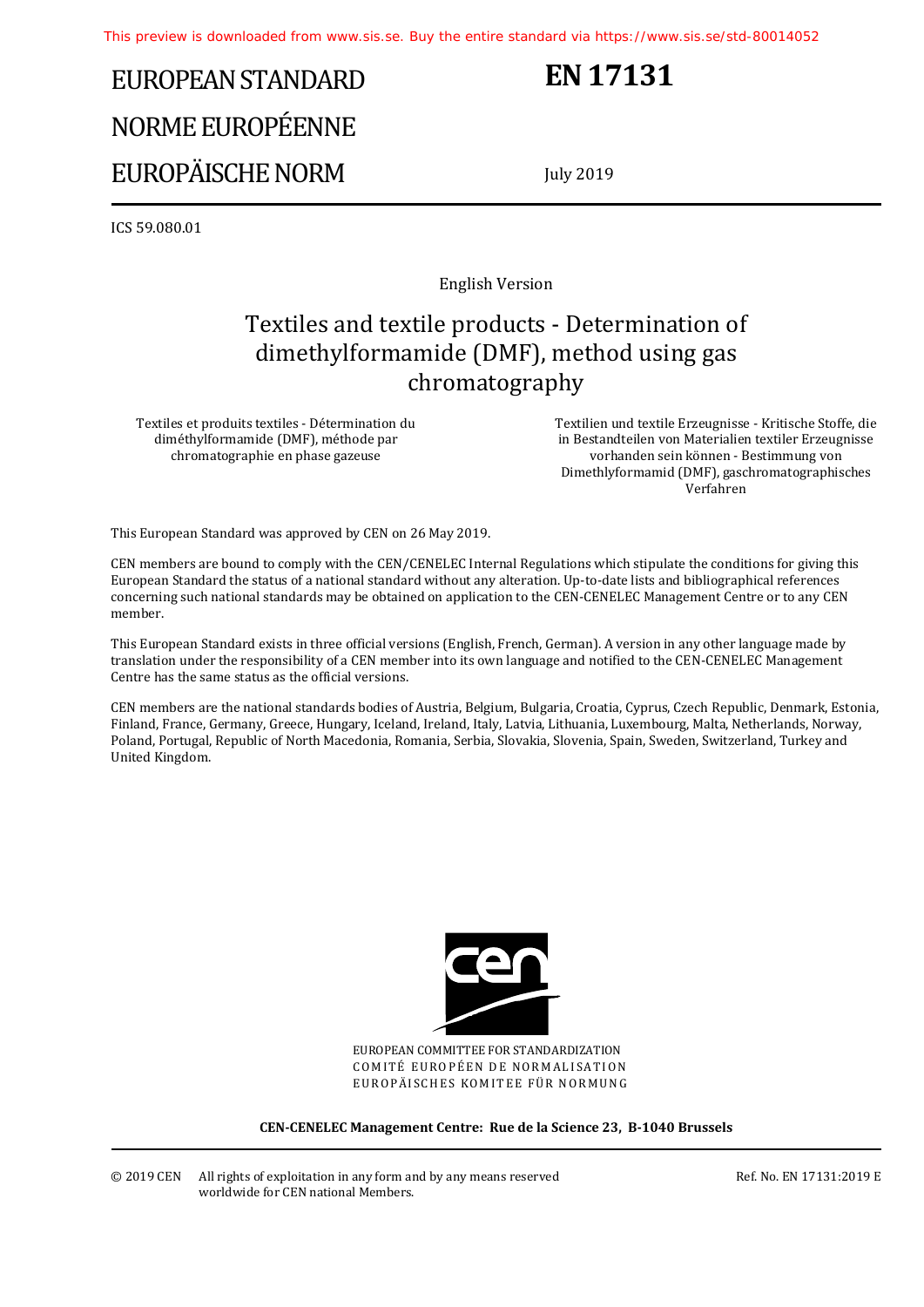Page

## SS-EN 17131:2019 (E)

## **Contents**

| 1                       |                                                                             |
|-------------------------|-----------------------------------------------------------------------------|
| $\overline{2}$          |                                                                             |
| 3                       |                                                                             |
| $\overline{\mathbf{4}}$ |                                                                             |
| 5                       |                                                                             |
| 6                       |                                                                             |
| 7                       |                                                                             |
| 8                       |                                                                             |
| 9                       |                                                                             |
| 10                      |                                                                             |
|                         | Annex A (informative) Suggested parameters for GC-MS determination of DMF - |
| A.1                     |                                                                             |
| A.2                     |                                                                             |
| A.3                     |                                                                             |
|                         |                                                                             |
|                         |                                                                             |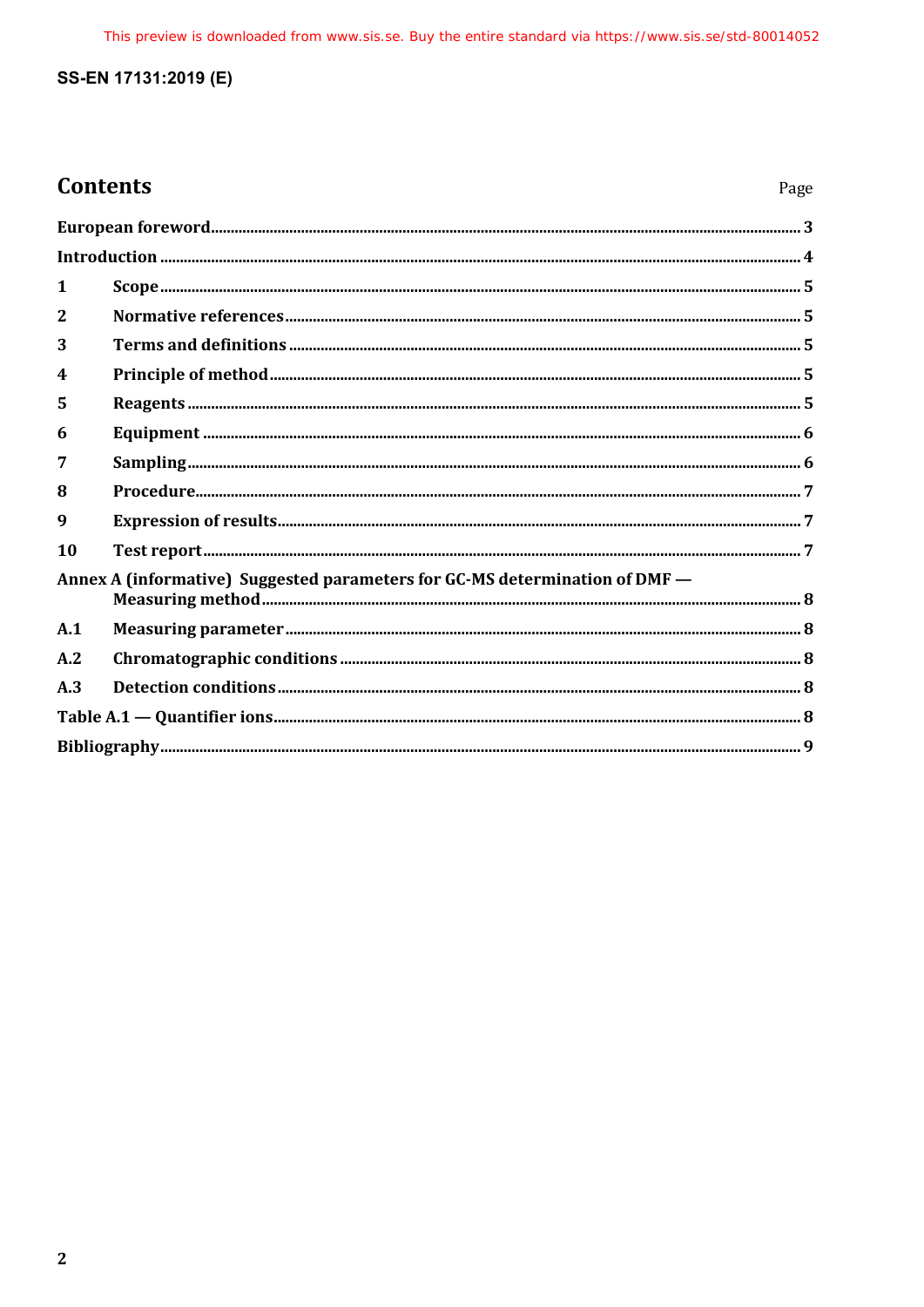## **SS-EN 17131:2019 (E)**

## <span id="page-6-0"></span>**European foreword**

This document (EN 17131:2019) has been prepared by Technical Committee CEN/TC 248 "Textiles and textile products", the secretariat of which is held by BSI.

This European Standard shall be given the status of a national standard, either by publication of an identical text or by endorsement, at the latest by January 2020, and conflicting national standards shall be withdrawn at the latest by January 2020.

Attention is drawn to the possibility that some of the elements of this document may be the subject of patent rights. CEN shall not be held responsible for identifying any or all such patent rights.

This document is adapted from CEN ISO/TS 16189, it was prepared by Technical Committee CEN/TC 309 "*Footwear"*, in collaboration with Technical Committee ISO/TC 216 "*Footwear"*, in accordance with the agreement on technical cooperation between ISO and CEN (Vienna Agreement). The adaptation is based on the extension of the scope to textile products.

According to the CEN-CENELEC Internal Regulations, the national standards organisations of the following countries are bound to implement this European Standard: Austria, Belgium, Bulgaria, Croatia, Cyprus, Czech Republic, Denmark, Estonia, Finland, France, Germany, Greece, Hungary, Iceland, Ireland, Italy, Latvia, Lithuania, Luxembourg, Malta, Netherlands, Norway, Poland, Portugal, Republic of North Macedonia, Romania, Serbia, Slovakia, Slovenia, Spain, Sweden, Switzerland, Turkey and the United Kingdom.